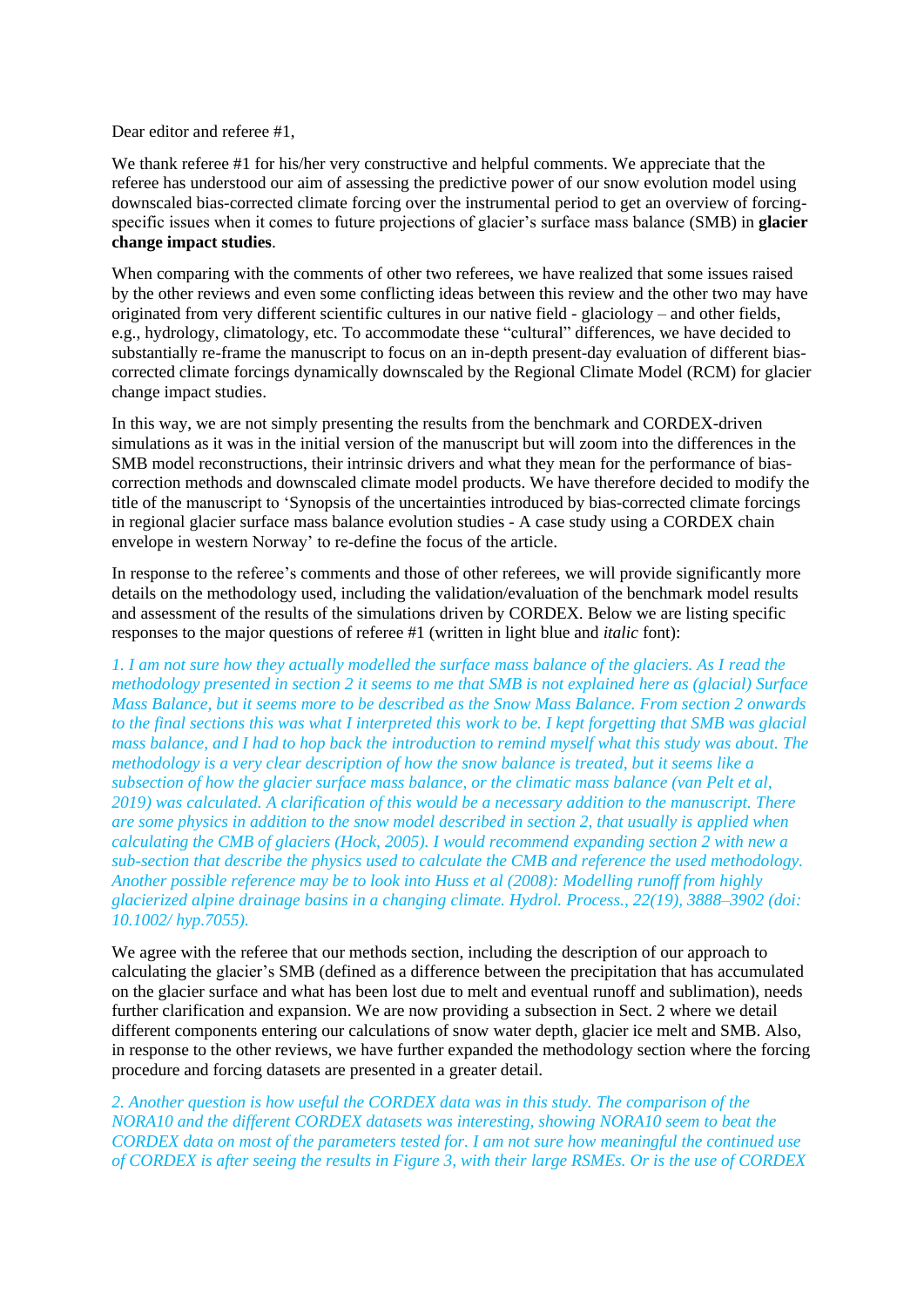## *in interest for driving the model in future scenario mode? If not the CORDEX output is well argued to be important here, the space and number of figures can be substantially shortened.*

After having read and discussed the reviews, we have fully realized that the aims and objectives of our study could be significantly strengthened by refocusing on the potential of the present-day products of different bias-corrected climate forcing dynamically downscaled by RCMs to produce realistic results in glacier surface mass loss impact studies. As part of this analysis, we argue that the remaining high bias in CORDEX outputs after bias-corrections doesn't mean that one should not use these products, but rather account for the errors that come with such biases and strive to introduce regional improvements in the climate forcings that are used to model future changes in glaciers and their impacts in Norway. These do not only include general trends in the surface energy/precipitation changes, but also the direct impacts of partially or entirely missing weather patterns (as pointed out by referee# 2) in raw climate model outputs.

Existing articles on bias-corrections of RCM outputs have pointed out that all bias-correction methods have their limitations (e.g. Maraun, 2016; Holthuijzen et al., 2021). In this study, we aim to address these limitations and quantify the uncertainties they might bring to impact studies. We agree that the way we present the results should be improved in the revised manuscript by reframing and deepening the analysis in Sect. 3 and 4 to not simply present the results from the benchmark and CORDEXdriven simulations as it is in the current manuscript but elaborate on potential mechanisms, drivers, and long-reaching consequences of inaccuracies in climate forcings.

*3. A third issue is the validation of the model output with the seNorge data in section 3.1. As I understand the seNorge data is model data, and is calibrated with, or have assimilated observational data in the model input. Although I would guess the hindcasted NORA10 as well as the CORDEX data, both of the products from HIRLAM, may use assimilated observational data in the hindcast mode. With this I see a question with validating modelled data from NORA/CORDEX (yi, ...yi+x), with modelled data from seNorge (x). Maybe the observational data in seNorge has a larger weight than in they have in the NORA10/CORDEX simulations, but that needs to be stated. One way to manage this is to use the observational data, or the nodes in seNorge that are anchored to observational data to manage a cross correlation check. That is, using only the pixels / nodes where seNorge has observations, and where the observation bias should be weighted highest in the seNorge output. Although I think it is now possible to download the observational data from the seNorge webpage, if the raw data of the observations is wanted for a correlation test.*

Based on this comment, we have realized that different forcing datasets used in this study and why we chose them for this analysis should be described in more details in Sect. 2.

Strictly speaking, seNorge is not based on data assimilation; It contains grided meteorological data statistically interpolated from measurements of all the weather stations in Norway. To reconcile the differences in the opposing views of referees from glaciology, hydrology and climatology mentioned above, we are now zooming into the analyses of these datasets from the interdisciplinary perspectives. It has been stated by referee #2 that only overall statistics can be compared between downscaled CORDEX data and the observation. Thus, we don't think direct comparison of downscaled CORDEX data on specific dates should be performed against automatic weather station measurements at each anchored point, even though this is traditionally practiced in glaciological studies (e.g. van Pelt et al., 2012, 2019). To reconcile these differences of opinion and to better reach the readers from other research communities, such as from the fields of hydrology and climatology, we should rather look at some statistical quantities at a glacier-wide or drainage-basin wide scale, even though it is still our intention to quantify to which degree (if any) future projections capture weather/sub-seasonal patterns relevant to the calculations of glacier surface mass balance and what a potential lack of sub-seasonal signals may mean for the reliability of future glacier projections. For the above purposes, it is more convenient and straightforward to use a grided dataset (seNorge) instead of in situ observations at individual weather stations.

*Minor comments*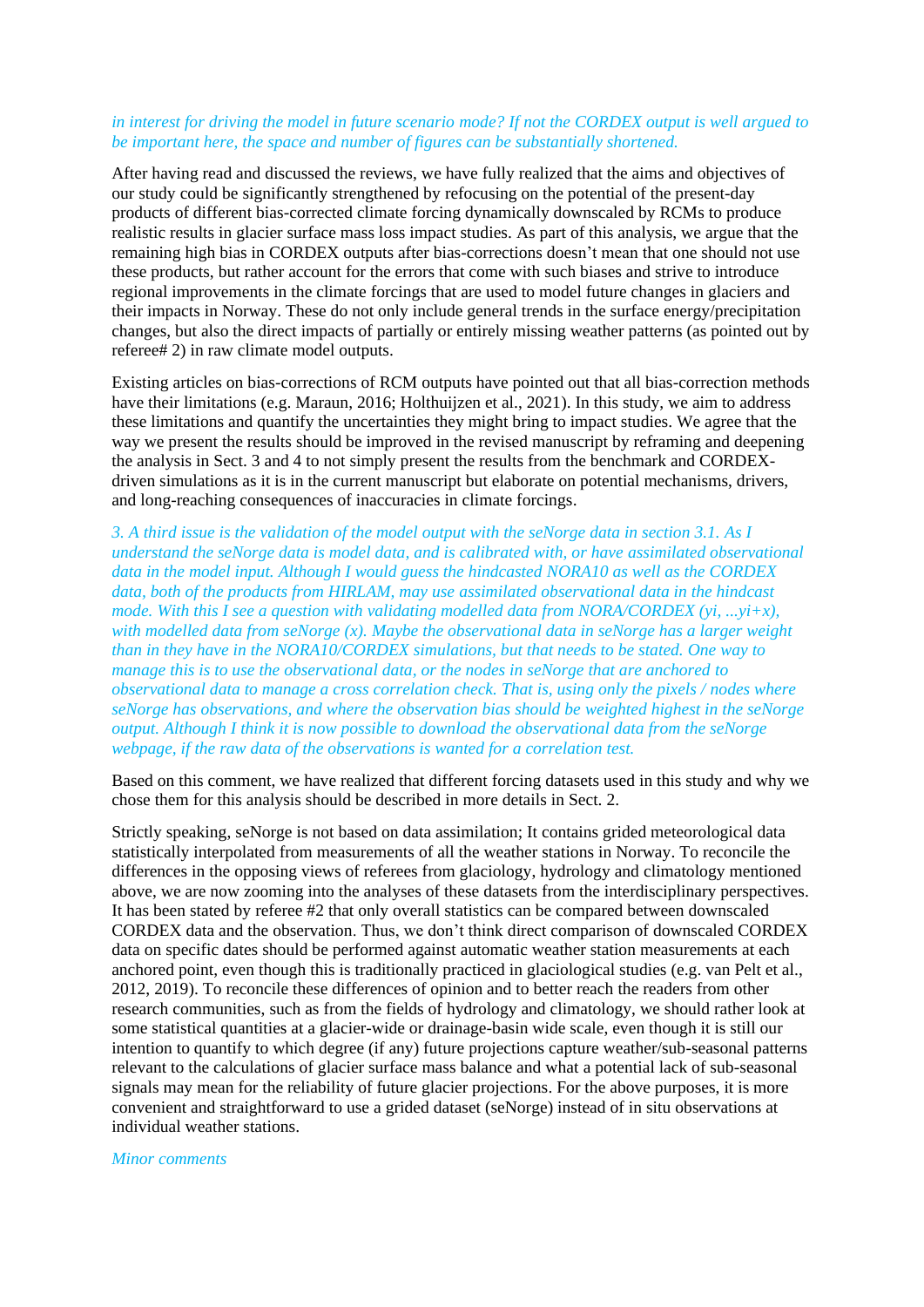## *Li 111. Precipitation into (?) our model.*

We will change the sentence from 'MicroMet is used to interpolate coarser-resolution RCM and reanalysis outputs … precipitation onto our model grid…' to 'MicroMet is used to interpolate coarserresolution RCM and reanalysis outputs … precipitation into the model…'.

## *Li 276. Is Table S1 provided?*

Yes. It is in the 'Supplement' section.

*Section 4.1./Fig. 10. I do not follow the discussion with reference to the correlation matrix in Figure 10, probably because I am not sure what this matrix show. Is all melt from SMB calculated as runoff? What about (temporal) storage, evapotranspiration etc? The two lowest arrays roffw and roffa should they not be same as SMB runoff? I guess a few lines of text describing this figure would help to motivate this part of the results.*

We have realized that we did not explain the composition of the runoff well enough. It consists of melt water from snow and glacial ice and rainfall. Evapotranspiration is not included here. But only the runoff results on the glacier covered the region will be included in the revised manuscript. Thus, Sect. 4.1 will be drastically changed, and Fig. 10 will be removed.

*Li 410. Maybe add the reference here again of where you got the data of glacier cover, to repeat this to the reader or call the delineation you refer to in section 2 as glacier cover.*

Agreed. We will add the reference there.

## *Li 484. Bondhuselva?*

Thanks for correcting. It will be changed to Bondhuselva.

The response to the comment of referee #1 on the figures are followed. **Due to the substantial reframing of the manuscript some of these comments might not apply to the new figures in the revised manuscript**:

*Figure 1. Please add lines for each zoom-in picture that join the frames of the area in the bigger map.* 

*Figure 1. Would it be possible to make the hydrography clearer in the zoom-in maps? You could add a blue streamline following the hydrography pointed out in each of the zoom out maps, and number them to follow the legend of the streams. That would make the zoom-out maps more clear and will make it easier to navigate in them.*

*Figure 1. The upper right zoom-out. Grå should be Grås?*

We will improve Fig. 1 according to the three suggestions given by the referee.

*Figure 4. Perhaps name the panels a-d. As now it is hard to follow the caption as what of the matrices are linked to what part of the description in the caption.*

We will improve Fig. 4 according to the suggestion.

*Figure 4. Do the two matrices in b) indicate reverse signs of the SMB between observed and some of the modelled data? That would be remarkable. I am not sure what these matrices show. Make this clearer, or it may be a source of confusion on the reader side.*

We admit that panel (b) is confusing. The first row is the observation and rest are the difference between the modelled results and the observation. We will present this information in a different way in the revised manuscript.

*Figure 5. The left side panels in this figure should me made with more contrast, and perhaps larger. As now it is hard to see what they contain.*

We will improve the figure.